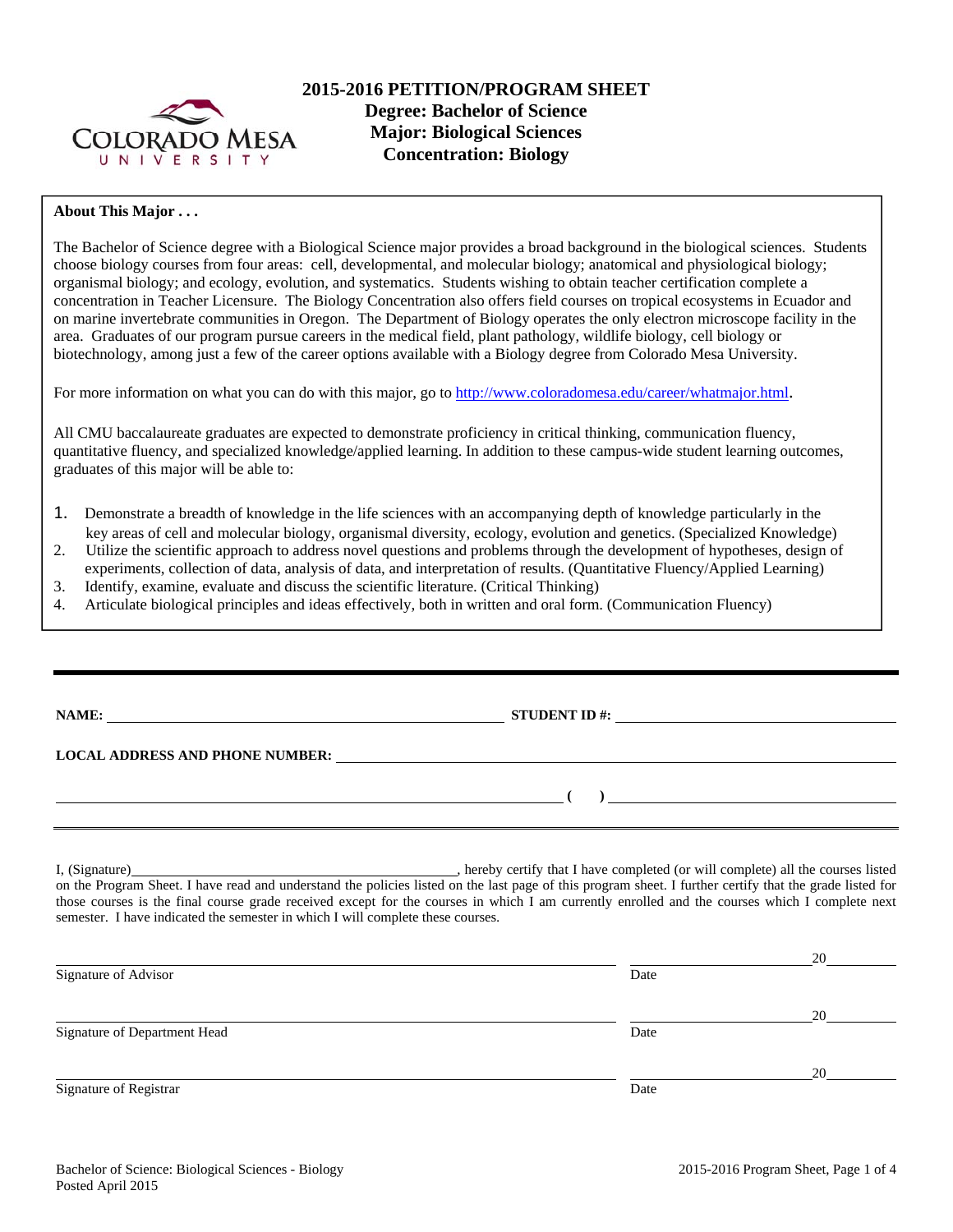## **DEGREE REQUIREMENTS:**

- 120 semester hours total (Students must complete a minimum of 30 of the last 60 hours of credit at CMU, with at least 15 semester hours in major discipline courses numbered 300 or higher).
- 40 upper division credits (A minimum of 15 taken at the 300-400 course levels within the major at CMU).
- 2.0 cumulative GPA or higher in all CMU coursework
- A 2.5 GPA is required in the major courses. A "C" or higher is required in all major courses.
- Pre-collegiate courses (usually numbered below 100) cannot be used for graduation.
- A student must follow the CMU graduation requirements either from 1) the program sheet for the major in effect at the time the student officially declares a major; or 2) a program sheet for the major approved for a year subsequent to the year during which the student officially declares the major and is approved for the student by the department head. Because a program may have requirements specific to the degree, the student should check with the faculty advisor for additional criteria. It is the student's responsibility to be aware of, and follow, all requirements for the degree being pursued. Any exceptions or substitutions must be approved by the student's faculty advisor and Department Head.
- When filling out the program sheet a course can be used only once.
- Essential Learning Capstone should be completed between 45 and 75 hours.
- See the "Undergraduate Graduation Requirements" in the catalog for additional graduation information.

**ESSENTIAL LEARNING REQUIREMENTS** (31 semester hours) See the current catalog for a list of courses that fulfill the requirements below. If a course is an Essential Learning option and a requirement for your major, you must use it to fulfill the major requirement and make a different selection for the Essential Learning requirement.

| Course No Title                                                                                                                                                                                                                                                                                          |   | Sem.hrs Grade Term/Trns |  |  |  |  |
|----------------------------------------------------------------------------------------------------------------------------------------------------------------------------------------------------------------------------------------------------------------------------------------------------------|---|-------------------------|--|--|--|--|
| <b>English</b> (6 semester hours, must receive a grade of "C" or better and<br>must be completed by the time the student has 60 semester hours.)<br><b>ENGL 111 English Composition</b><br>ENGL 112 English Composition                                                                                  | 3 |                         |  |  |  |  |
| <b>Math MATH 113 or higher</b> (3 semester hours, must receive a grade of<br>"C" or better, must be completed by the time the student has 60 semester<br>hours.)<br>MATH 113 College Algebra<br>4*<br>*3 credits apply to the Essential Learning requirements and 1 credit<br>applies to elective credit |   |                         |  |  |  |  |
| <b>Humanities</b> (3 semester hours)                                                                                                                                                                                                                                                                     |   |                         |  |  |  |  |
| Social and Behavioral Sciences (6 semester hours)                                                                                                                                                                                                                                                        |   |                         |  |  |  |  |
| the control of the control of the control of the<br><b>Natural Sciences</b> (7 semester hours, one course must include a lab)                                                                                                                                                                            |   |                         |  |  |  |  |
| <u> 1980 - Jan Barbara Barbara, manazarta bash</u>                                                                                                                                                                                                                                                       |   |                         |  |  |  |  |

**History** (3 semester hours)

HIST \_\_\_\_ \_\_\_\_\_\_\_\_\_\_\_\_\_\_\_\_\_\_\_\_\_\_\_\_ \_\_\_\_ \_\_\_\_\_ \_\_\_\_\_\_\_\_

**Fine Arts** (3 semester hours) \_\_\_\_\_\_ \_\_\_\_ \_\_\_\_\_\_\_\_\_\_\_\_\_\_\_\_\_\_\_\_\_\_\_\_ \_\_\_\_ \_\_\_\_\_ \_\_\_\_\_\_\_\_

Course No Title Sem.hrs Grade Term/Trns

### **WELLNESS REQUIREMENT** (2 semester hours)

| KINE 100<br>KINA 1 | Health and Wellness                                                                  |  |  |
|--------------------|--------------------------------------------------------------------------------------|--|--|
|                    | <b>ESSENTIAL LEARNING CAPSTONE</b> (4 semester hours)<br>ESSI 200 Mayerick Milestone |  |  |

| ESSL 290 | <b>Maverick Milestone</b>          |  |
|----------|------------------------------------|--|
|          | (see English $\&$ math pre-reqs) 3 |  |
| ESSL 200 | Essential Speech (co-requisite) 1  |  |

**FOUNDATION COURSES** (17 semester hours) Must receive a grade of "C" or better and should be completed by the end of the sophomore year.

| <b>BIOL 105</b>  | <b>Attributes of Living Systems</b>                       | 3 |  |
|------------------|-----------------------------------------------------------|---|--|
| <b>BIOL 105L</b> | <b>Attributes of Living Systems</b>                       |   |  |
|                  | Lab                                                       |   |  |
|                  | CHEM 131* General Chemistry                               | 4 |  |
|                  | CHEM 131L* General Chemistry Lab                          |   |  |
|                  | CHEM 132* General Chemistry                               | 4 |  |
|                  | CHEM 132L* General Chemistry Lab                          |   |  |
| STAT 200         | Probability and Statistics                                | 3 |  |
| <b>OR</b>        |                                                           |   |  |
|                  | *MATH 146 Calculus for Biological Sciences 3              |   |  |
|                  | *If MATH 146 is taken, 2 credits apply to elective credit |   |  |

## **BIOLOGICAL SCIENCES MAJOR REQUIREMENTS**

(48 semester hours) A 2.5 GPA is required in the major courses. A "C" or better is required in all major courses.

### **Required Core Courses** (10 semester hours)

| <b>BIOL 208</b>  | Ecology and Evolution      |   |  |
|------------------|----------------------------|---|--|
| <b>BIOL 208L</b> | Ecology and Evolution Lab  |   |  |
| BIOL 301         | Principles of Genetics     | 3 |  |
| <b>BIOL 301L</b> | Principles of Genetics Lab |   |  |
| BIOL 483         | Senior Thesis              |   |  |

## **Required Related Study Area** (18 semester hours) Should be

|                  | completed by the end of the sophomore year. |   |               |  |
|------------------|---------------------------------------------|---|---------------|--|
| <b>BIOL 106</b>  | Principles of Animal Biology                |   |               |  |
| BIOL 106L        | Principles of Animal Biology Lab 1          |   |               |  |
| <b>BIOL</b> 107  | Principles of Plant Biology                 |   |               |  |
| <b>BIOL 107L</b> | Principles of Plant Biology Lab             |   |               |  |
| <b>PHYS</b> 111* | <b>General Physics</b>                      |   |               |  |
|                  | PHYS 111L* General Physics Lab              |   |               |  |
|                  | PHYS 112* General Physics                   | 4 |               |  |
|                  | PHYS 112L* General Physics Lab              |   |               |  |
|                  |                                             |   | $\sim$ $\sim$ |  |

\* A higher level subject may be taken in the same category with advisor approval.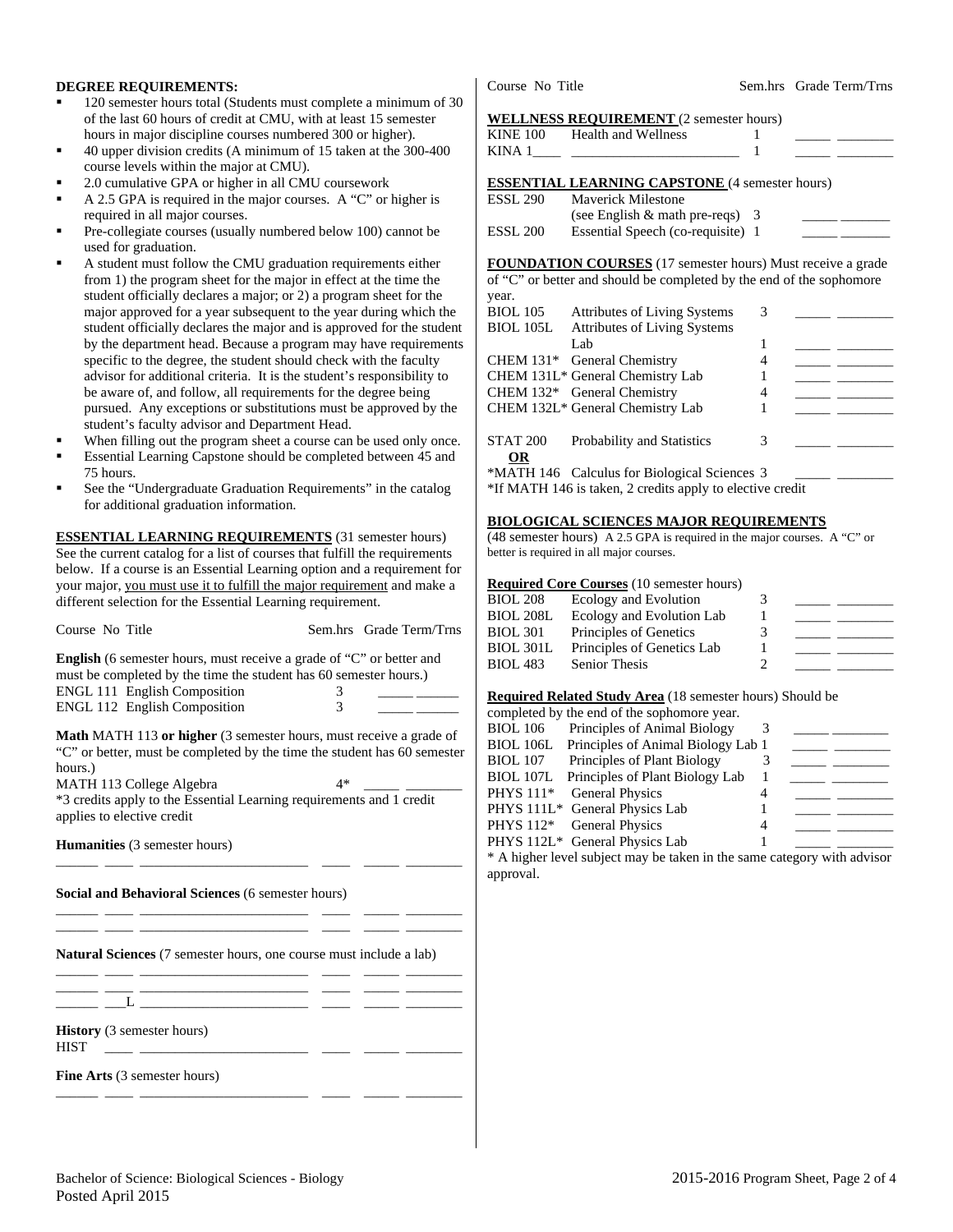Course No Title Sem.hrs Grade Term/Trns **Additional Biology Courses** (20 semester hours) At least 50% must be at the 300 level or above. Courses must be selected from three of the following four areas: (1) Cell, Molecular, and Developmental; (2) Organismal; (3) Anatomical and Physiological; (4) Ecology, Evolution, and Systematics. At least ONE of the following must be included: BIOL 302, BIOL 341/341L, OR BIOL 421/421L.

### Category 1: Cellular, Developmental and Molecular

|                                          | <b>ELECTIVES</b> (18 semester hours) (All college level courses appearing<br>on your final transcript not listed above that will bring your total<br>semester hours to 120 hours, including 40 upper-division credit hours.)<br>Up to 24 upper-division hours may be needed. |
|------------------------------------------|------------------------------------------------------------------------------------------------------------------------------------------------------------------------------------------------------------------------------------------------------------------------------|
| Category 2: Organismal                   | *MATH 113 College Algebra                                                                                                                                                                                                                                                    |
|                                          |                                                                                                                                                                                                                                                                              |
|                                          |                                                                                                                                                                                                                                                                              |
| Category 3: Anatomical and Physiological |                                                                                                                                                                                                                                                                              |
|                                          |                                                                                                                                                                                                                                                                              |
|                                          |                                                                                                                                                                                                                                                                              |
|                                          |                                                                                                                                                                                                                                                                              |

Course No Title Sem.hrs Grade Term/Trns

Category 4: Ecology, Evolution and Systematics

## **Additional Biology Courses (20 semester hours minimum) At least 50% must be at the 300 level above. Courses must be selected from three of the following four areas:**

Category 1: Cellular, Molecular, and Developmental †BIOL 302 Cellular Biology (3) BIOL 310/310L Developmental Biology and Lab (3) / (2) BIOL 343 Immunology (3) BIOL 344/344L Forensic Molecular Biology and Lab (3) / (1) BIOL 371L Lab Investigations in Cellular and Molecular Biology (3) BIOL 425 Molecular Genetics (3) BIOL 442 Pharmacology (3) CHEM 315/315L Biochemistry I and Lab (3) / (1)

#### Category 2: Organismal

BIOL 250/250L Intro to Microbiology and Lab (3) / (2) BIOL 316/316L Animal Behavior and Lab (3) / (1) BIOL 322/322L Plant Identification and Lab (2) / (2) BIOL 331/331L Insect Biology and Lab (3) / (2) BIOL 333 Marine Biology (3) BIOL 335/335L Invertebrate Zoology and Lab (3) / (1) BIOL 336 Fish Biology (3) BIOL 350/350L Microbiology and Lab (3) / (1) BIOL 411/411L Mammalogy and Lab  $(3) / (1)$ BIOL 412/412L Ornithology and Lab (3) / (1) BIOL 413/413L Herpetology and Lab (3) / (1) BIOL 431/431L Animal Parasitology and Lab (3) / (1) BIOL 433 Marine Invertebrate Communities (3) BIOL 450/450L Mycology and Lab (3) / (2)

Category 3: Anatomical and Physiological BIOL 209/209L Human Anatomy & Physiology I and Lab (3) / (1) BIOL 210/210L Human Anatomy & Physiology II and Lab (3) / (1) BIOL 241 Pathophysiology (4) †BIOL 341/341L General Physiology and Lab (3) / (1) BIOL 342/342L Histology and Lab (2) / (2) BIOL 409/409L Gross and Developmental Human Anatomy (2) / (2) BIOL 410/410L Human Osteology and Lab (3) / (1) †BIOL 421/421L Plant Physiology and Lab (3) / (1) BIOL 423/423L Plant Anatomy and Lab (3) / (2) BIOL 426/426L Intro to Electron Microscopy and Lab (2) / (2) BIOL 441 Endocrinology (3) Category 4: Ecology, Evolution, and Systematics BIOL 211/211L Ecosystem Biology and Lab (4) / (1) BIOL 315 Epidemiology (3)

BIOL 320 Plant Systematics (3) BIOL 321/321L Taxonomy of Grasses and Lab (2) / (2) BIOL 403 Evolution (3) BIOL 405/405L Adv. Ecological Methods and Lab (3) / (2) BIOL 406 Plant-Animal Interactions (3) BIOL 407 Tropical Field Biology (5) BIOL 408 Desert Ecology (3) BIOL 414/414L Aquatic Biology and Lab (3) / (1) BIOL 415 Tropical Ecosystems (2) BIOL 418/418L Wildlife Management and Lab (3) / (2)

† At least one of these lecture/lab courses must be included.

NOTE: Topics courses (BIOL 196/296/396/496) may not be used as Additional Biology Courses but must be used for elective credit.